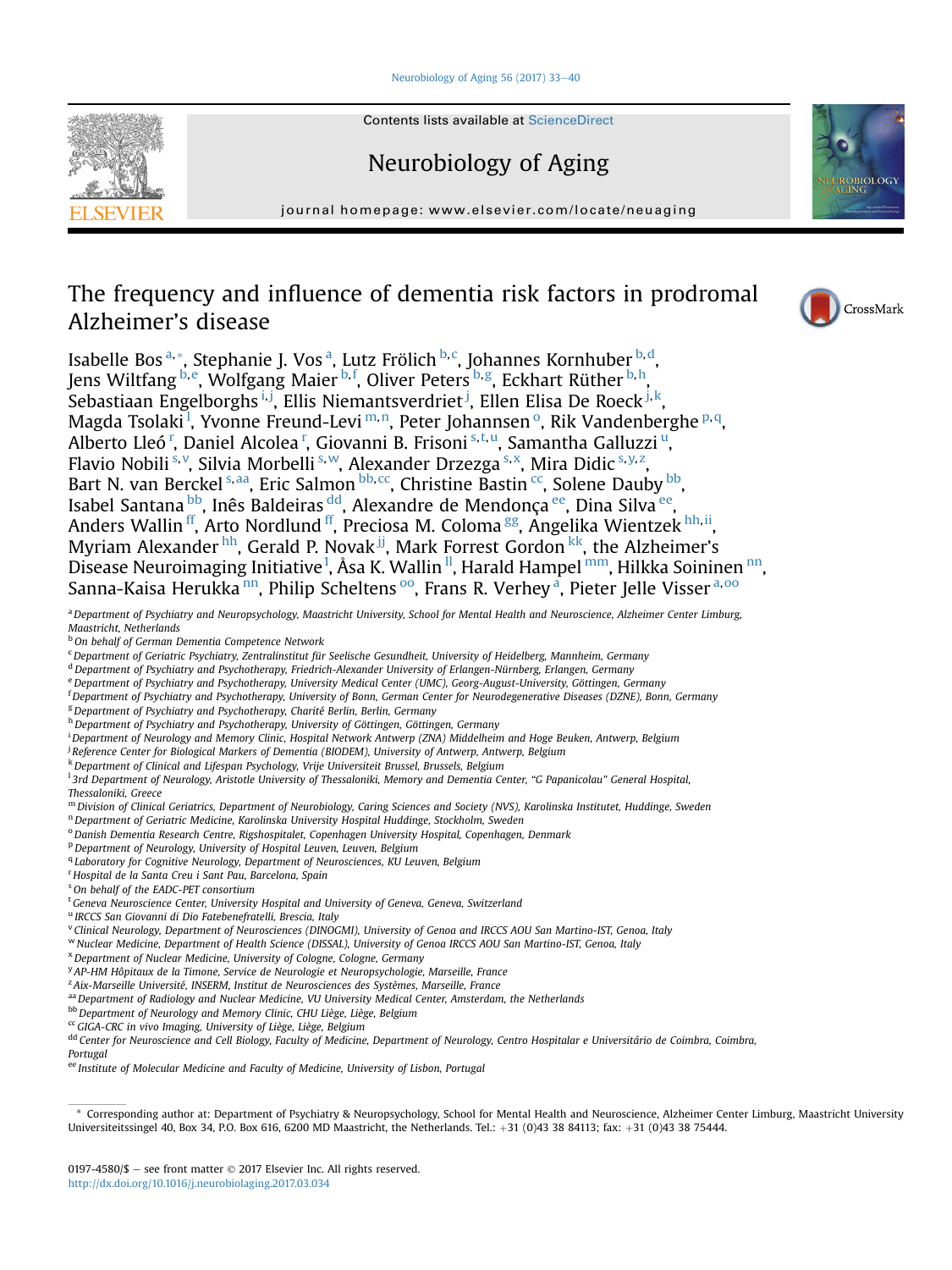<span id="page-1-0"></span>34 I. Bos et al. / Neurobiology of Aging 56 (2017) 33–40

ffDepartment of Psychiatry and Neurochemistry, Institute of Neuroscience and Physiology, Sahlgrenska Academy, University of Gothenburg, Gothenburg, Sweden

gg Real World Data Science (RWD-S) Neuroscience and Established Products, F. Hoffmann-La Roche Ltd. Pharmaceuticals Division, Basel, Switzerland hh PDB RWD (Real World Data) Team, Roche Products Limited, Welwyn Garden City, UK

ii Epidemiologische Beratung und Literatur-Recherche "conepi", Herrsching, Germany

<sup>jj</sup> Janssen Pharmaceutical Research and Development, Titusville, NJ, USA

kk Boehringer Ingelheim Pharmaceuticals, Inc, Ridgefield, CT, USA

<sup>Il</sup> Department of Clinical Sciences Malmö, Lund University, Clinical Memory Research Unit, Lund, Sweden

mm Sorbonne Universités, Université Pierre et Marie Curie, Paris 06, AXA Research Fund & UPMC Chair, Institut de la Mémoire et de la Maladie

d'Alzheimer (IM2A) & Institut du Cerveau et de la Moelle épinière (ICM), Département de Neurologie, Hôpital de la Pitié-Salpétrière, 47 Boulevard de l'Hôpital, Paris, CEDEX 13, France

nn Institute of Clinical Medicine, Neurology, University of Eastern Finland and Neurocenter, Neurology, Kuopio University Hospital, Kuopio, Finland

<sup>oo</sup> Alzheimer Center & Department of Neurology, Neuroscience Campus Amsterdam, VU University Medical Center, Amsterdam, Netherlands

# article info

Article history: Received 9 November 2016 Received in revised form 29 March 2017 Accepted 31 March 2017 Available online 8 April 2017

Keywords: Alzheimer's disease Risk factors IWG-2 criteria NIA-AA criteria Biomarkers Prognosis

# ABSTRACT

We investigated whether dementia risk factors were associated with prodromal Alzheimer's disease (AD) according to the International Working Group-2 and National Institute of Aging-Alzheimer's Association criteria, and with cognitive decline. A total of 1394 subjects with mild cognitive impairment from 14 different studies were classified according to these research criteria, based on cognitive performance and biomarkers. We compared the frequency of 10 risk factors between the subgroups, and used Coxregression to examine the effect of risk factors on cognitive decline. Depression, obesity, and hypercholesterolemia occurred more often in individuals with low-AD-likelihood, compared with those with a high-AD-likelihood. Only alcohol use increased the risk of cognitive decline, regardless of AD pathology. These results suggest that traditional risk factors for AD are not associated with prodromal AD or with progression to dementia, among subjects with mild cognitive impairment. Future studies should validate these findings and determine whether risk factors might be of influence at an earlier stage (i.e., preclinical) of AD.

2017 Elsevier Inc. All rights reserved.

## 1. Introduction

Various risk factors have been associated with an increased risk for Alzheimer's disease (AD; [Breteler, 2000; de Bruijn and Ikram,](#page-6-0) [2014](#page-6-0)). Recently, research criteria have been proposed to identify AD in subjects with mild cognitive impairment (MCI) by their biomarker status, referred to as prodromal AD by international working group-2 (IWG-2; [Dubois et al., 2014](#page-6-0)) and MCI due to AD by the National Institute of Aging-Alzheimer Association (NIA-AA; [Albert et al., 2011\)](#page-6-0). It remains uncertain whether risk factors are associated with prodromal AD/MCI due to AD, and whether they influence the rate of cognitive decline. This information could improve early diagnosis and lead to new targets for secondary prevention strategies.

Among the best-validated risk factors for AD are atherosclerosis, depression, diabetes mellitus, hypercholesterolemia, hypertension, lacunar infarcts, stroke, obesity, smoking, and alcohol consumption [\(Breteler, 2000; de Bruijn and Ikram, 2014; Deckers et al., 2015\)](#page-6-0). Diabetes mellitus, depression, hypertension, stroke, and cardiovascular diseases have also been associated with an increased risk of progressing from cognitively normal to MCI ([Pankratz et al.,](#page-7-0) [2015; Roberts et al., 2015\)](#page-7-0). Moreover, an association with cognitive decline has been found in both cognitively normal and MCI subjects ([Jefferson et al., 2015; Kaffashian et al., 2013\)](#page-6-0). Therefore, we hypothesize that risk factors will occur more frequently in individuals with prodromal AD/MCI due to AD. We also expect that risk factors will increase the risk of progression to dementia.

We aim to investigate the frequency of several risk factors in individuals with prodromal AD/MCI due to AD, classified according to the IWG-2 and NIA-AA criteria, relative to subjects who do not meet these criteria. Secondly, we aim to examine whether risk factors influence the rate of cognitive decline.

# 2. Methods

# 2.1. Subjects

Subjects were recruited from 5 multicenter memory-clinic based studies: DESCRIPA [\(Visser et al., 2008](#page-7-0)), German Dementia Competence Network ([Kornhuber et al., 2009\)](#page-6-0), EDAR ([www.](http://www.edarstudy.eu) [edarstudy.eu](http://www.edarstudy.eu)), the European Alzheimer's Disease Consortium (EADC)-PET study ([Morbelli et al., 2012\)](#page-7-0), and American Alzheimer's Disease Neuroimaging Initiative (ADNI-1) study ([Mueller et al.,](#page-7-0) [2005](#page-7-0); Supplemental Text 1); and 9 centers of the EADC and/or European Medical Information Framework (EMIF)-AD: Amsterdam ([van der Flier et al., 2014](#page-7-0)), Antwerp [\(Somers et al., 2016\)](#page-7-0), Barcelona ([Alcolea et al., 2014](#page-6-0)), Brescia [\(Frisoni et al., 2009\)](#page-6-0), Coimbra ([Baldeiras et al., 2008\)](#page-6-0), Gothenburg ([Wallin et al., 2016](#page-7-0)), Kuopio ([Seppala et al., 2011\)](#page-7-0), Liège [\(Bastin et al., 2010](#page-6-0)), and Lisbon [\(Maroco](#page-7-0) [et al., 2011\)](#page-7-0). For subjects who participated in more than one study, we used data from the study with the longest follow-up.

Inclusion criteria consisted of baseline diagnosis of MCI according to the criteria of Petersen ([Petersen, 2004\)](#page-7-0), and at least one of the following biomarkers available at baseline: amyloid-beta  $(A\beta)$  1-42 and tau (total tau and/or phosphorylated tau) in CSF, hippocampal volume on magnetic resonance imaging (MRI), or cerebral glucose metabolism on [18F]FDG-PET of the brain. Moreover, baseline data had to be available on at least one of the selected risk factors, as well as information on educational level and at least one clinical follow-up assessment. Exclusion criteria were diagnosis of dementia at baseline.

<sup>&</sup>lt;sup>1</sup> Data used in preparation of this article were partially obtained from the Alzheimer's Disease Neuroimaging Initiative (ADNI) database [\(adni.loni.usc.edu\)](http://adni.loni.usc.edu). As such, the investigators within the ADNI contributed to the design and implementation of ADNI and/or provided data but did not participate in analysis or writing of this report. A complete listing of ADNI investigators can be found at: [http://adni.loni.usc.](http://adni.loni.usc.edu/wpcontent/uploads/%20how_to_apply/ADNI_Acknowledgement_List.pdf) [edu/wpcontent/uploads/ how\\_to\\_apply/ADNI\\_Acknowledgement\\_List.pdf](http://adni.loni.usc.edu/wpcontent/uploads/%20how_to_apply/ADNI_Acknowledgement_List.pdf).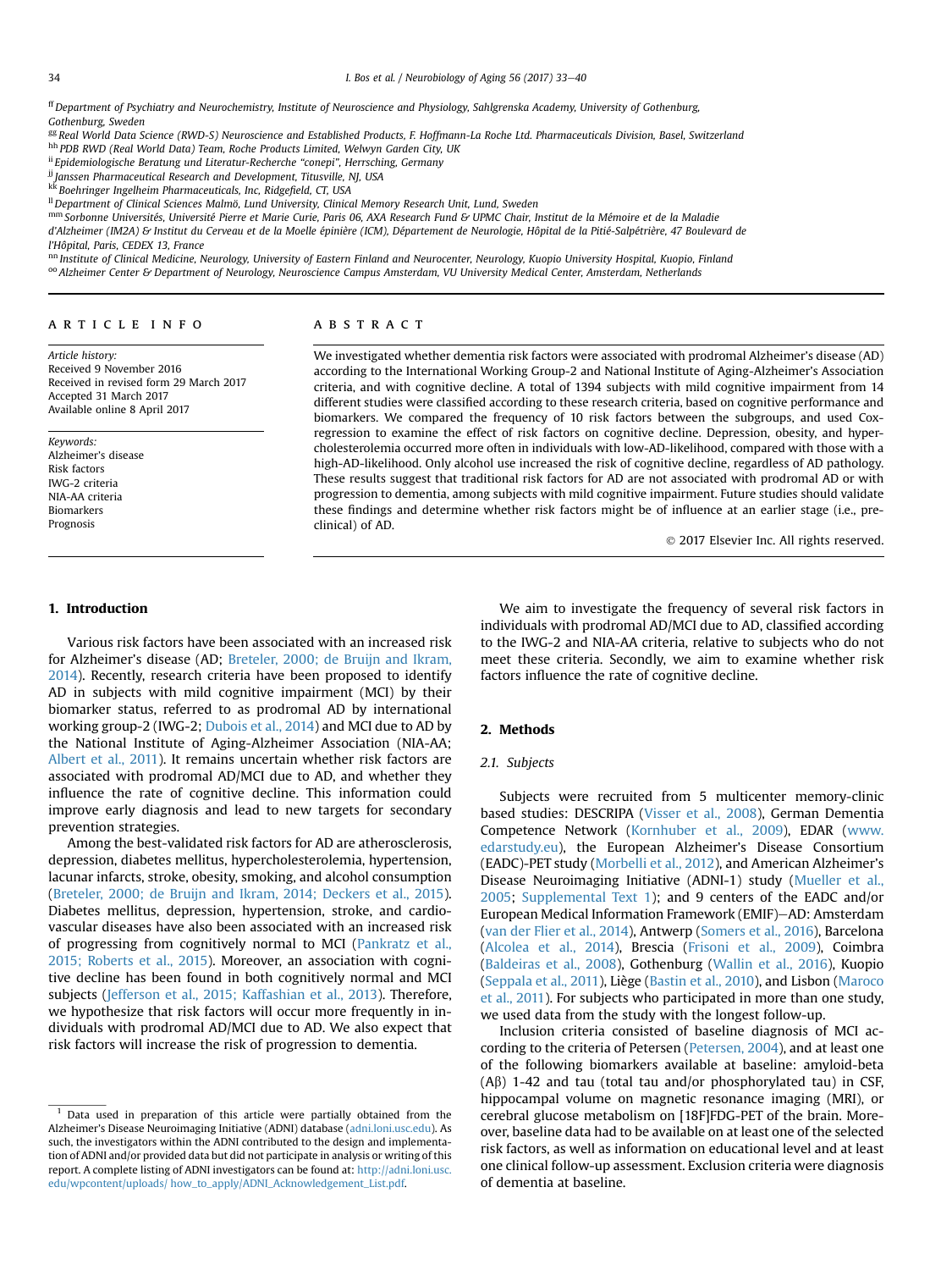## 2.2. Clinical assessment

The clinical assessment is described in detail by [Vos et al. \(2015\)](#page-7-0). In short, clinical assessment was performed at each site according to local routine protocol. Cognitive impairment was defined as Zscore <–1.5 SD on at least one neuropsychological test, which could be a memory or nonmemory test.

#### 2.3. Outcome at follow-up

Cognitive decline was defined as progression to dementia according to the Diagnostic and Statistical Manual of Mental Disorders [\(APA, 1994](#page-6-0)), or a decline on the Mini-Mental State Examination (MMSE) of at least 3 points at follow-up. We used a combination of these 2 measures, as for a subgroup ( $n = 17$ ), no clinical diagnosis at follow-up was available. For sub analyses, diagnosis of AD-type dementia at follow-up was made according to the National Institute of Neurological and Communicative Disorders and Stroke-Alzheimer's Disease and Related Disorders Association criteria ([McKhann et al., 1984](#page-7-0)).

The medical ethics committee at each site approved the study. All subjects provided informed consent.

## 2.4. Biomarker assessment

Biomarker assessment was performed according to the routine protocol at each site and center-specific cut-offs were used to define abnormality, as described elsewhere ([Vos et al., 2015\)](#page-7-0). Examination of medial temporal lobe atrophy on MRI and cerebral glucose metabolism on FDG-PET were performed through visual assessment.

#### 2.5. Subject classification

Subjects were classified as having prodromal AD according to the IWG-2 criteria using CSF A $\beta$ 1-42 and tau biomarkers (Table 1). The NIA-AA criteria distinguish between 6 groups that indicate the likelihood that MCI is due to AD, based on combinations of amyloid and neuronal injury markers. We used CSF  $A\beta$ 1-42 as amyloid marker and CSF total tau, CSF phosphorylated tau, cerebral glucose metabolism on FDG-PET, hippocampal volume, or medial temporal lobe atrophy on MRI as neuronal injury markers (Table 1).

# 2.6. Risk factors

We assessed the following risk factors at baseline: atherosclerotic disease, depression, diabetes, hypercholesterolemia, hypertension, lacunar infarct, obesity, stroke, current smoking, and current alcohol use. Not all risk factors were available for each subject. Supplemental Table 1 provides an overview of the available risk factors for each center. The risk factor definitions are described by center in Supplemental Table 2. For all risk factors occurrence in medical history was used as a standard. For some risk factors, we used additional definitions based on rating scales, physical measurements or medication use, based on availability (Supplemental Table 2).

## 2.7. Statistical analyses

Baseline differences between the biomarker profile groups were analyzed using ANOVA for continuous variables and  $\chi^2$  test for categorical variables. The relation of risk factors with prodromal AD/MCI due to AD was tested with logistic regression (IWG-2 criteria) or multinomial regression (NIA-AA criteria). Cox proportional hazards models were used to test the effect of each risk factor

#### Table 1

Classification of subjects according to IWG-2 and NIA-AA criteria

| IWG-2 groups               | Amyloid marker:<br>CSF $A\beta$ 1-42 | Neuronal injury marker:<br>CSF t-tau or p-tau |
|----------------------------|--------------------------------------|-----------------------------------------------|
| No prodromal AD            | Abnormal                             | Normal                                        |
|                            | Normal                               | Abnormal                                      |
|                            | Normal                               | Normal                                        |
| Prodromal AD               | Abnormal                             | Abnormal                                      |
| NIA-AA groups              | Amyloid Marker:                      | Neuronal injury markers:                      |
|                            | CSF $A\beta$ 1-42                    | CSF t-tau or p-tau/MTA on                     |
|                            |                                      | MRI/FDG-PET                                   |
| Low-AD-likelihood          | Normal                               | All normal                                    |
| High-AD-likelihood         | Abnormal                             | At least one abnormal                         |
| <b>IAP</b>                 | Abnormal                             | All normal                                    |
| <b>SNAP</b>                | Normal                               | At least one abnormal                         |
| Intermediate-AD-likelihood | Unknown                              | At least one abnormal                         |
| Inconclusive/uninformative | Unknown                              | All normal                                    |

Key: Ab, amyloid-beta; AD, Alzheimer's disease; CSF, cerebrospinal fluid; FDG-PET, fluorodeoxyglucose-positron emission tomography; IAP, isolated amyloid pathology; IWG, International Working Group; MRI, magnetic resonance imaging; MTA, medial temporal lobe atrophy; NIA-AA, National Institute of Aging-Alzheimer's Association; ptau, phosphorylated tau; SNAP, non-Alzheimer pathophysiology; t-tau, total tau.

on the rate of cognitive decline in the total sample, and for the IWG-2 and NIA-AA biomarker subgroups. All analyses were adjusted for age, sex, education, and center. Statistical analyses were performed using SPSS version 22.0 with the significance level set at  $p < 0.05$ . We corrected for multiple comparisons, using the false discovery rate (FDR) adjustment ([Benjamini and Hochberg, 1995\)](#page-6-0), taking into account the testing of 10 risk factors. In tables, we reported uncorrected p-values and we indicated which associations were significant after correction for multiple comparisons in tables and the text.

## 3. Results

#### 3.1. Subject characteristics

We included 1394 individuals (mean age  $= 69.7$ , SD 8.3; 51% female). Seven hundred and fifty-eight subjects had data available on both amyloid and neuronal injury markers, whereas 636 subjects only had data on a neuronal injury marker (medial temporal lobe atrophy  $n = 528$ , FDG-PET  $n = 108$ ). Five hundred and eighty individuals (42%) showed cognitive decline after an average follow-up time of 2.3 (SD 1.2) years. [Table 2](#page-3-0) shows the characteristics of the subjects classified according to the IWG-2 and the NIA-AA criteria.

## 3.2. Analyses in subjects with both amyloid and neuronal injury markers

Based on the IWG-2 criteria, 302 subjects (40%) were classified as prodromal AD. Individuals with prodromal AD were older ( $p <$ 0.001), showed a lower score on the MMSE at follow-up ( $p < 0.001$ ) and were more likely to progress to AD-type dementia at follow-up  $(p < 0.001)$  compared with subjects without prodromal AD. According to the NIA-AA criteria, 142 individuals (10%) were classified in the low-AD-likelihood group, 356 (26%) in the high-ADlikelihood group, 54 (4%) in the isolated amyloid pathology group, and 206 (15%) in the Suspected Non-AD Pathophysiology group. Subjects in the high-AD-likelihood group were older and most likely to progress to AD-type dementia, compared with all other groups ([Table 2\)](#page-3-0).

#### 3.2.1. Frequency of risk factors

[Table 3](#page-4-0) shows the frequency of AD risk factors for the NIA-AA groups with both amyloid and neuronal injury data. Compared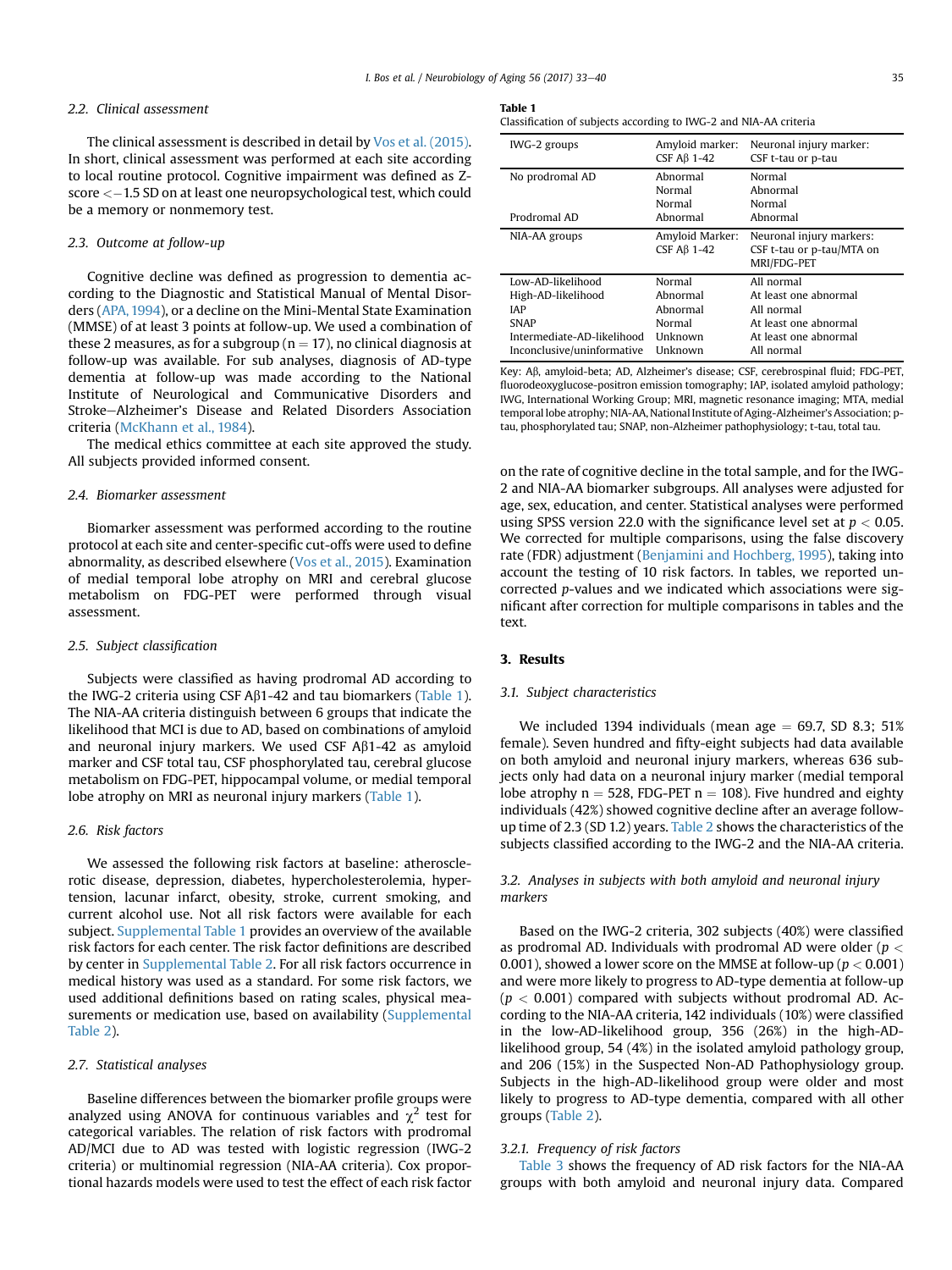| မ္ပ                                                                    |  |
|------------------------------------------------------------------------|--|
|                                                                        |  |
|                                                                        |  |
|                                                                        |  |
|                                                                        |  |
|                                                                        |  |
|                                                                        |  |
|                                                                        |  |
|                                                                        |  |
|                                                                        |  |
|                                                                        |  |
|                                                                        |  |
|                                                                        |  |
|                                                                        |  |
|                                                                        |  |
|                                                                        |  |
|                                                                        |  |
|                                                                        |  |
|                                                                        |  |
|                                                                        |  |
|                                                                        |  |
|                                                                        |  |
|                                                                        |  |
|                                                                        |  |
|                                                                        |  |
|                                                                        |  |
|                                                                        |  |
|                                                                        |  |
|                                                                        |  |
|                                                                        |  |
|                                                                        |  |
|                                                                        |  |
|                                                                        |  |
|                                                                        |  |
|                                                                        |  |
|                                                                        |  |
|                                                                        |  |
|                                                                        |  |
|                                                                        |  |
|                                                                        |  |
|                                                                        |  |
| j                                                                      |  |
|                                                                        |  |
|                                                                        |  |
|                                                                        |  |
|                                                                        |  |
|                                                                        |  |
|                                                                        |  |
|                                                                        |  |
| ֖ׅׅׅׅׅ֧֚֚֚֚֚֚֚֚֚֚֚֚֚֚֚֚֚֡֕֡֕֜֓֡֡֜֓֡֡֓֡֜֓֡֡֓                            |  |
|                                                                        |  |
| sugare I use an one is                                                 |  |
|                                                                        |  |
|                                                                        |  |
|                                                                        |  |
|                                                                        |  |
| $\mathcal{L}$                                                          |  |
|                                                                        |  |
|                                                                        |  |
|                                                                        |  |
|                                                                        |  |
| Í                                                                      |  |
|                                                                        |  |
|                                                                        |  |
| ֧֦֧֦֧֦֧֦֧֦֧֦֧֦֧֧֦֧֧֦֧֧֦֧֧֧֧֧֪֪֪֪֪֪֪֪֪֪֪֛֚֚֚֚֚֚֚֚֚֚֚֚֚֚֚֚֚֝֜֡֓֜֓֜֓֓֜֓֜֝ |  |
|                                                                        |  |
|                                                                        |  |
|                                                                        |  |
|                                                                        |  |
| こっきょう                                                                  |  |
|                                                                        |  |
| nt-CC (1107) or Suivisity<br>,                                         |  |

<span id="page-3-0"></span>

| Table 2 |                                                                          |
|---------|--------------------------------------------------------------------------|
|         | Demographics and clinical outcome according to IWG-2 and NIA-AA criteria |

| Characteristics                                              | IWG-2 criteria                 |                             | NIA-AA criteria—amyloid and neuronal injury markers |                                   |                           | NIA-AA criteria—only neuronal injury markers |                                           |                                           |
|--------------------------------------------------------------|--------------------------------|-----------------------------|-----------------------------------------------------|-----------------------------------|---------------------------|----------------------------------------------|-------------------------------------------|-------------------------------------------|
|                                                              | No prodromal<br>$AD (N = 456)$ | Prodromal<br>$AD (N = 302)$ | Low-AD-likelihood<br>$(N = 142)$                    | High-AD-likelihood<br>$(N = 356)$ | <b>IAP</b><br>$(N = 54)$  | <b>SNAP</b><br>$(N = 206)$                   | Uninformative/Inconclusive<br>$(N = 286)$ | Intermediate-AD-likelihood<br>$(N = 350)$ |
| Age, y                                                       | 67.3(8.6)                      | 71.3 $(7.5)^e$              | 63.4 $(8.9)^{g,i}$                                  | 71.3 $(7.5)^{f,h,i}$              | 66.2 $(7.5)^{g}$          | 69.2 $(8.0)^{fg}$                            | 67.8(8.4)                                 | 73.1(7.2)                                 |
| Female, n                                                    | 207 (45%)                      | 148 (49%)                   | 64 (45%)                                            | 170 (48%)                         | 25 (46%)                  | 96 (46%)                                     | 183 (64%)                                 | 177 (50%)                                 |
| Education, y                                                 | 10.4(3.8)                      | 11.7 $(4.3)^e$              | $10.3(3.2)^g$                                       | $11.6(4.3)^{f,i}$                 | 11.0(4.0)                 | $10.2(3.9)^{g}$                              | 9.9(4.6)                                  | 10.7(4.2)                                 |
| Follow-up, y                                                 | 2.3(1.2)                       | 2.3(1.1)                    | 2.1(0.9)                                            | 2.3(1.2)                          | 2.3(1.2)                  | 2.4(1.3)                                     | 2.6(1.4)                                  | 2.3(1.3)                                  |
| $APOE - \varepsilon 4^a$                                     | 138 (35%)                      | 184 $(68%)^e$               | 37 $(30\%)^g$                                       | $205(65\%)^{t,1}$                 | 22 (47%)                  | 58 $(32%)^g$                                 | 81 (36%)                                  | 141 (52%)                                 |
| MMSE at baseline                                             | 27.0(2.3)                      | 26.1 $(2.5)^e$              | $27.5(2.9)^{g,1}$                                   | 26.2 $(2.5)^{f,h}$                | $27.3(2.4)^{g}$           | $26.7(2.3)^t$                                | 27.5(2.3)                                 | 26.6(2.2)                                 |
| Decline on MMSE at<br>follow-up <sup>b</sup>                 | 58 (25%)                       | 114 $(51\%)^e$              | 8 $(13\%)^g$                                        | 127 (49%) <sup>f,h,i</sup>        | $6(16\%)^g$               | 31 $(30\%)^g$                                | 329 (38%)                                 | 106(45%)                                  |
| Progression to AD-type<br>dementia at follow-up <sup>c</sup> | 86 (20%)                       | 172 (59%) <sup>e</sup>      | 6 $(5%)^{g,i}$                                      | 193 (56%) <sup>f,h,i</sup>        | $10(20\%)$ <sup>f,g</sup> | 49 $(24%)^{f,g}$                             | 56 (19%)                                  | 167(47%)                                  |
| Progression to non-AD<br>dementia at follow-up <sup>d</sup>  | 38 (9%)                        | 6 $(2%)^e$                  | 12 (9%)                                             | 11 (3%)                           | 1(2%)                     | $20(10\%)^h$                                 | 10(4%)                                    | 22 (6%)                                   |

Results are mean (SD) or continuous variables or frequency (%).

Key: AD, Alzheimer's disease; APOE, apolipoprotein E; IAP, isolated amyloid pathology; IWG, International Working Group; MMSE, Mini-Mental State Exanimation (range 0-30); NIA-AA, National Institute of Aging and Alzheimer'<sup>s</sup> Association; SNAP, Suspected non-Alzheimer Pathophysiology.

 $^{\text{a}}$  APOE genotype was only available in a subgroup of the sample: IWG-2 no prodromal AD n = 397, prodromal AD n = 271; NIA-AA low-AD-likelihood n = 123, high-AD-likelihood n = 316, IAP n = 47, SNAP n = 182, uninformative/inconclusive  $n = 226$ , intermediate-AD-likelihood  $n = 271$ .

 $^{\text{b}}$  Decline on MMSE at follow-up was defined as a difference of 3 points or more and was available in a subgroup of the samples: IWG-2 no prodromal AD n = 237, prodromal AD n = 223; NIA-AA low-AD-likelihood n = 61, high-AD-likelihood n = 259, IAP n = 37, SNAP = 103, uninformative/inconclusive n = 184, intermediate-AD-likelihood n = 233.

 $\rm ^c$  Progression to AD-type dementia at follow-up was available in a subgroup of the sample: IWG-2 no prodromal AD n = 435, prodromal AD n = 293, NIA-AA low-AD-likelihood n = 134, high-AD-likelihood n = 344, IAP n = 49, SNAP n = 201, uninformative/inconclusive n = 286, intermediate-AD-likelihood n = 350.

 $^{\text{d}}$  Progression to non-AD dementia at follow-up was available in a subgroup of the samples: IWG-2 no prodromal AD n = 433, prodromal AD n = 293, NIA-AA low-AD-likelihood n = 133, high-AD-likelihood n = 343, IAP n = 5 SNAP n = 200, uninformative/inconclusive n = 286, intermediate-AD-likelihood n = 350.

 $\epsilon$   $p < 0.05$  compared with the no prodromal Alzheimer's disease after FDR correction.

 $f \, p < 0.05$  compared with low-AD-likelihood after FDR correction.

 $g$   $p$  < 0.05 compared with high-AD-likelihood after FDR correction.

 $h$   $p < 0.05$  compared with IAP after FDR correction.

 $i$   $p < 0.05$  compared with SNAP after FDR correction.

 $\mu$   $p$  < 0.05 compared with the uninformative/inconclusive after FDR correction.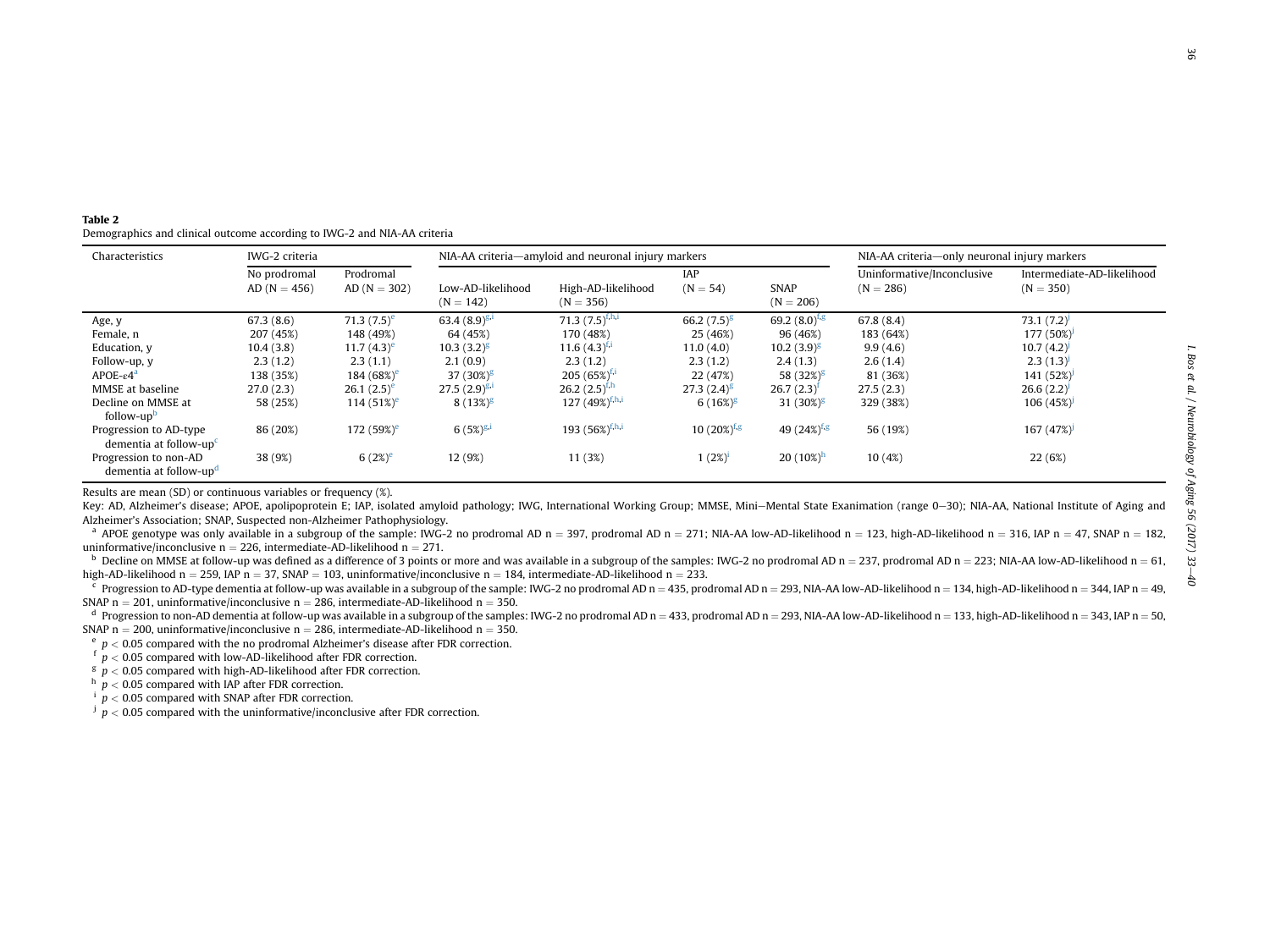<span id="page-4-0"></span>

| Table 3                                     |  |  |
|---------------------------------------------|--|--|
| Frequency of risk factors for NIA-AA groups |  |  |

| Risk factors                           | Low-AD- likelihood<br>$N = 142$ | High-AD- likelihood<br>$N = 356$         | IAP<br>$N = 54$ | <b>SNAP</b><br>$N = 206$ | p-value,<br>low vs. high |
|----------------------------------------|---------------------------------|------------------------------------------|-----------------|--------------------------|--------------------------|
| Atherosclerotic disease ( $n = 1002$ ) | 4%                              | 10%                                      | 5%              | 9%                       | 0.277                    |
| Depression ( $n = 1129$ )              | 46%                             | $17\%$ <sup>a</sup>                      | 27%             | 29%                      | 0.004                    |
| Diabetes ( $n = 914$ )                 | 8%                              | 9%                                       | 14%             | 15%                      | 0.960                    |
| Hypercholesterolemia ( $n = 1001$ )    | 43%                             | $27%$ <sup><math>\alpha</math></sup>     | 38%             | 38%                      | 0.009                    |
| Hypertension ( $n = 1346$ )            | 50%                             | 47%                                      | 54%             | 47%                      | 0.038                    |
| Lacunar infarct ( $n = 497$ )          | 29%                             | 23%                                      | 18%             | 30%                      | 0.133                    |
| Stroke ( $n = 1013$ )                  | 3%                              | 4%                                       | 6%              | 5%                       | 0.787                    |
| Obesity ( $n = 993$ )                  | 21%                             | $8%$ <sup><math>\frac{3}{2}</math></sup> | 8%              | 18%                      | 0.004                    |
| Smoking ( $n = 1195$ )                 | 53%                             | 36%                                      | 40%             | 42%                      | 0.076                    |
| Alcohol use $(n = 973)$                | 42%                             | 50%                                      | 50%             | 42%                      | 0.352                    |

Comparisons were corrected for baseline age, gender, years of education and center.

Key: AD, Alzheimer's disease; IAP, isolated amyloid pathology; SNAP, suspected non-Alzheimer pathophysiology.

 $p < 0.05$  after FDR correction.

with the high-AD-likelihood group, subjects in the low-ADlikelihood group had a higher frequency of depression (46% vs. 17%,  $p = 0.004$ , FDR  $p = 0.020$ ), obesity (21% vs. 8%,  $p = 0.004$ , FDR  $p = 0.020$ ), and hypercholesterolemia (43% vs. 27%,  $p = 0.009$ , FDR  $p = 0.030$ ). No differences were found between the groups for the other risk factors (Table 3).

Supplemental Table 3 shows the frequency of risk factors for the groups according to the IWG-2 criteria. In the group without prodromal AD, we found higher frequencies of depression (34% vs. 16%,  $p = 0.009$ , FDR  $p = 0.045$ ) and obesity (17% vs. 8%,  $p = 0.007$ , FDR  $p = 0.045$ ) compared with the group with prodromal AD (Supplemental Table 3).

## 3.2.2. Effect of risk factors on cognitive decline

In the total group of subjects with both amyloid and neuronal injury markers, alcohol use was associated with a higher risk of cognitive decline (HR = 1.5,  $p = 0.003$ , FDR  $p = 0.030$ , Table 4). There were no significant interactions between risk factors and NIA-AA group classification, indicating that the effect of risk factors was similar for all groups. Using the IWG-2 classification, the effects of depression, hypercholesterolemia, and smoking were different between the 2 groups, but these differences were no longer statistically significant after adjusting for multiple testing (Table 4).

## 3.3. Analyses in subjects with only neuronal injury markers

[Table 2](#page-3-0) shows the characteristics of the 258 (21%) subjects classified as uninformative/inconclusive and the 350 (25%) included in the intermediate-AD-likelihood group according to the NIA-AA

#### Table 4

Effects of risk factors on cognitive decline

criteria. The subjects in the intermediate-AD-likelihood differed on all characteristics from the uninformative/inconclusive group.

The frequency of risk factors for the subjects who had only neuronal injury markers available is described in Supplemental Table 4. In the intermediate-AD-likelihood-group lacunar infarcts occurred more frequently (40%), compared with the uninformative/ inconclusive group (16%,  $p < 0.001$ ). There were no differences for the other risk factors (Supplemental Table 4).

In the subjects with only neuronal injury markers available, none of the risk factors increased the risk of cognitive decline. Also, there was no difference between the 2 NIA-AA groups in the rate of cognitive decline (Supplemental Table 5).

## 3.4. Post-hoc analyses-progression to AD-type dementia

When we repeated the analyses with only progression to ADtype dementia as an outcome in subjects with both amyloid and neuronal injury markers available ( $n = 725$ ), alcohol use was no longer associated with an increased risk of progression ( $HR = 1.3$ , 95% CI: 0.9–1.8,  $p = 0.164$ ).

Since the ADNI cohort excluded subjects with depressive symptoms (GDS  $>6$ ), we repeated the analyses concerning depression without ADNI subjects. This did not influence the results.

## 4. Discussion

We examined the frequency of vascular and lifestyle risk factors in prodromal AD/MCI due to AD, and the influence of these factors on cognitive decline, in subjects with MCI. We

| Risk factors            | Main effect risk factors |             |                    | Interaction with IWG-2 groups |             |                 | Interaction with NIA-AA groups |             |         |
|-------------------------|--------------------------|-------------|--------------------|-------------------------------|-------------|-----------------|--------------------------------|-------------|---------|
|                         | <b>HR</b>                | 95% CI      | <i>p</i> -value    | <b>HR</b>                     | 95% CI      | <i>p</i> -value | <b>HR</b>                      | 95% CI      | p-value |
| Atherosclerotic disease | 1.1                      | $0.7 - 1.7$ | 0.825              | 0.5                           | $0.2 - 1.3$ | 0.159           | 0.6                            | $0.4 - 1.1$ | 0.119   |
| Depression              | 0.7                      | $0.5 - 0.9$ | 0.022              | 0.5                           | $0.3 - 0.9$ | 0.048           | 0.8                            | $0.6 - 1.2$ | 0.253   |
| <b>Diabetes</b>         | 1.0                      | $0.7 - 1.6$ | 0.907              | 1.1                           | $0.4 - 2.8$ | 0.922           | 1.2                            | $0.7 - 2.3$ | 0.501   |
| Hypercholesterolemia    | 0.8                      | $0.6 - 1.0$ | 0.080              | 2.2                           | $1.2 - 3.9$ | 0.010           | 1.1                            | $0.8 - 1.5$ | 0.624   |
| Hypertension            | 0.7                      | $0.4 - 1.1$ | 0.103              | 0.7                           | $0.5 - 1.1$ | 0.103           | 0.8                            | $0.6 - 1.1$ | 0.118   |
| Lacunar infarct         | 0.8                      | $0.3 - 2.1$ | 0.603              | 0.8                           | $0.3 - 2.1$ | 0.603           | 0.8                            | $0.4 - 1.6$ | 0.535   |
| Stroke                  | 1.0                      | $0.6 - 1.9$ | 0.899              | 0.5                           | $0.1 - 1.5$ | 0.201           | 0.7                            | $0.4 - 1.3$ | 0.263   |
| Obesity                 | 0.7                      | $0.4 - 1.1$ | 0.111              | 1.0                           | $0.4 - 2.6$ | 0.993           | 1.1                            | $0.6 - 2.1$ | 0.771   |
| Smoking                 | 1.2                      | $0.9 - 1.5$ | 0.214              | 1.8                           | $1.1 - 3.0$ | 0.017           | 1.2                            | $0.9 - 1.7$ | 0.233   |
| Alcohol use             | 1.5                      | $1.2 - 2.0$ | 0.003 <sup>a</sup> | 0.8                           | $0.5 - 1.4$ | 0.478           | 0.9                            | $0.7 - 1.3$ | 0.624   |

Cognitive decline is defined as progression to dementia or 3 points decline on MMSE at follow-up. Hazard ratios and 95% CIs were calculated using Cox-regression analyses and corrected for baseline age, gender, years of education and center.

Key: CI, confidence interval; HR, hazard ratio; IWG, International Working Group; NIA-AA, National Institute of Aging Alzheimer's Association.

 $p < 0.05$  after FDR correction.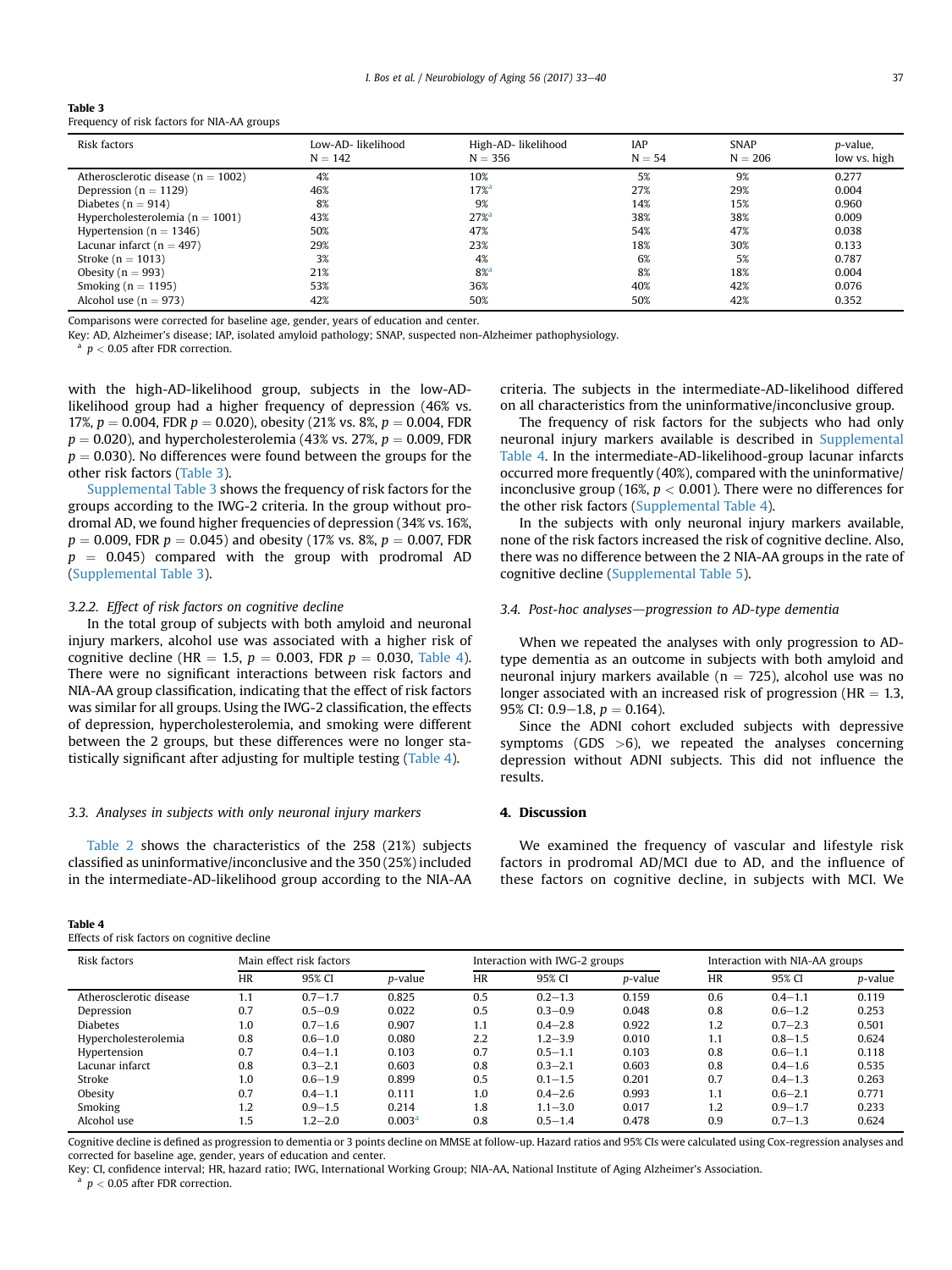found that the frequencies of depression, hypercholesterolemia and obesity were higher in the group without AD pathology compared with the group with AD pathology. Only alcohol increased the risk of cognitive decline, regardless of AD-pathology.

## 4.1. Frequency of risk factors

Contrary to our hypothesis, we found higher frequencies of depression, hypercholesterolemia, and obesity, in the group without prodromal AD and in the low-AD-likelihood group. This suggests that subjects without prodromal AD or low-AD-likelihood had cognitive impairment due to other causes than AD, such as depression or vascular disorders ([DeCarli, 2003; Gorelick et al.,](#page-6-0) [2011\)](#page-6-0). It is also possible that low cholesterol or low body mass index are risk factors for prodromal AD in this elderly sample. Although obesity and hypercholesterolemia in middle age have been shown to be predictive for AD ([Deckers et al., 2015; Kivipelto](#page-6-0) [et al., 2005\)](#page-6-0), other studies showed that this association is reversed at older age, such that low body mass index and low cholesterol increase the risk for AD ([Anstey et al., 2008; Johnson et al., 2006\)](#page-6-0). When we compared the frequencies observed in the present study to the prevalence of risk factors reported in meta-analyses and population-based cohort studies (Supplemental Table 6), we found that the frequencies of obesity and hypercholesterolemia in the high-AD-likelihood group were decreased, whereas frequencies were similar in subjects with a low-AD-likelihood. On the contrary, the frequency of depression in the high-AD-likelihood group was similar to that in the general population, whereas it was higher in the low-AD-likelihood group compared with the population-based studies. This would suggest that the difference in frequencies of obesity and hypercholesterolemia between the low and high-ADlikelihood in our study results from a decrease of obesity and hypercholesterolemia in the high-AD-likelihood, rather than from an increase in the low-AD-likelihood. Conversely, the difference in frequency in depression between groups could result from an increase in frequency of depression in the low-AD-likelihood. This indicates that depression can be a possible cause of MCI in the studied population [\(DeCarli, 2003; Defrancesco et al., 2009](#page-6-0)). Clearly there are methodological differences in the inclusion of subjects, definition, and method of ascertainment of risk factors and age range between the present study and the population-based studies. Studies that directly compare frequency of risk factors in prodromal AD to cognitively normal subjects are needed to further clarify this.

# 4.2. Influence of risk factors on cognitive decline

Alcohol consumption was associated with an increased risk of cognitive decline, independent of AD-pathology. Although this finding is in line with several previous studies [\(Deckers et al., 2015;](#page-6-0) [Jauhar et al., 2014](#page-6-0)) that identified alcohol as a risk factor for cognitive decline, other studies have reported a protective or no relation to alcohol consumption with incident AD [\(Anstey et al.,](#page-6-0) [2009; Ruitenberg et al., 2002\)](#page-6-0). These conflicting results could be explained by differences in study population (MCI vs. cognitively normal), definitions of alcohol consumption (dichotomous vs. categories based on the amount of alcohol use) and the type of alcohol. When conversion to AD-type dementia was used as outcome instead of conversion to dementia or a decline on the MMSE, we found that the effect of alcohol was no longer significant. This suggests that alcohol consumption mainly has an effect on progression to non-AD types of dementia or cognitive decline in general.

#### 4.3. IWG-2 versus NIA-AA criteria

The results on frequency of risk factors were comparable for the IWG-2 and NIA-AA criteria. Also, when comparing the effect of risk factors on cognitive decline, we found similar outcomes when using the 2 sets of criteria. This shows that eventhough the IWG-2 criteria only classify neuronal injury based on tau in CSF, whereas the NIA-AA criteria also include other neuronal injury markers, this did not influence the results. Although the outcomes were similar for the 2 sets of criteria, the NIA-AA criteria provided more insight into which specific biomarker profile was associated with a higher frequency of a certain risk factor, which could be useful to give a more refined diagnosis and prognosis of early AD and age-related comorbidities.

# 4.4. Strengths and limitations of the study

Strengths of the study are the large sample size, the broad spectrum of assessed risk factors, and longitudinal data on clinical outcome. There are also limitations to this study that should be mentioned. Some of the biomarker subgroups were small and some risk factors were only available in a subgroup or had a low frequency, which limited statistical power. The data used in this study were contributed by different centers and data were not collected using the same protocol. This might have led to variability, although it does reflect current clinical practice. Furthermore, the use of indirect measures (e.g., medical history) of risk factors could have introduced heterogeneity in classification. We were unable to study the potential interactions between risk factors, as not all centers contributed data on all risk factors. We had only limited data available on medication use, which did not allow us to control for this. Also, we could not correct for the duration and the severity of a risk factor, as we had no information on this. Although the mean follow-up was 2.3 years, some individuals likely would have shown cognitive decline at a later stage. Since these findings are based on clinical research populations, they may not be generalizable to other settings.

# 5. Conclusion

In summary, we found that dementia risk factors were not associated with prodromal AD/MCI due to AD in subjects with MCI, and only alcohol increased the risk of cognitive decline, regardless of underlying pathology. Moreover, we found that a lower frequency of hypercholesterolemia or obesity may be indicative of early AD in an elderly population. Although our findings should be validated in future studies, they could have implications for clinical practice, future scientific studies, as well as for the selection of individuals for participation in clinical trials. Different risk factor profiles in subjects with MCI could be related to distinct etiologies of cognitive dysfunction, and therefore may have different prognostic values. Management of alcohol habits could possibly lessen or prevent further cognitive decline. Future studies should focus on the role of risk factors in even earlier stages of AD (e.g., preclinical AD), examine longitudinal biomarkers values, and consider the duration and severity of risk factors. Also, co-occurrence of risk factors and possible synergistic effects on biomarkers should be a topic for future research as we were unable to study this in the current sample.

# Acknowledgements

The research leading to these results has received support from the Innovative Medicines Initiative Joint Undertaking under EMIF grant agreement no 115372, resources of which are composed of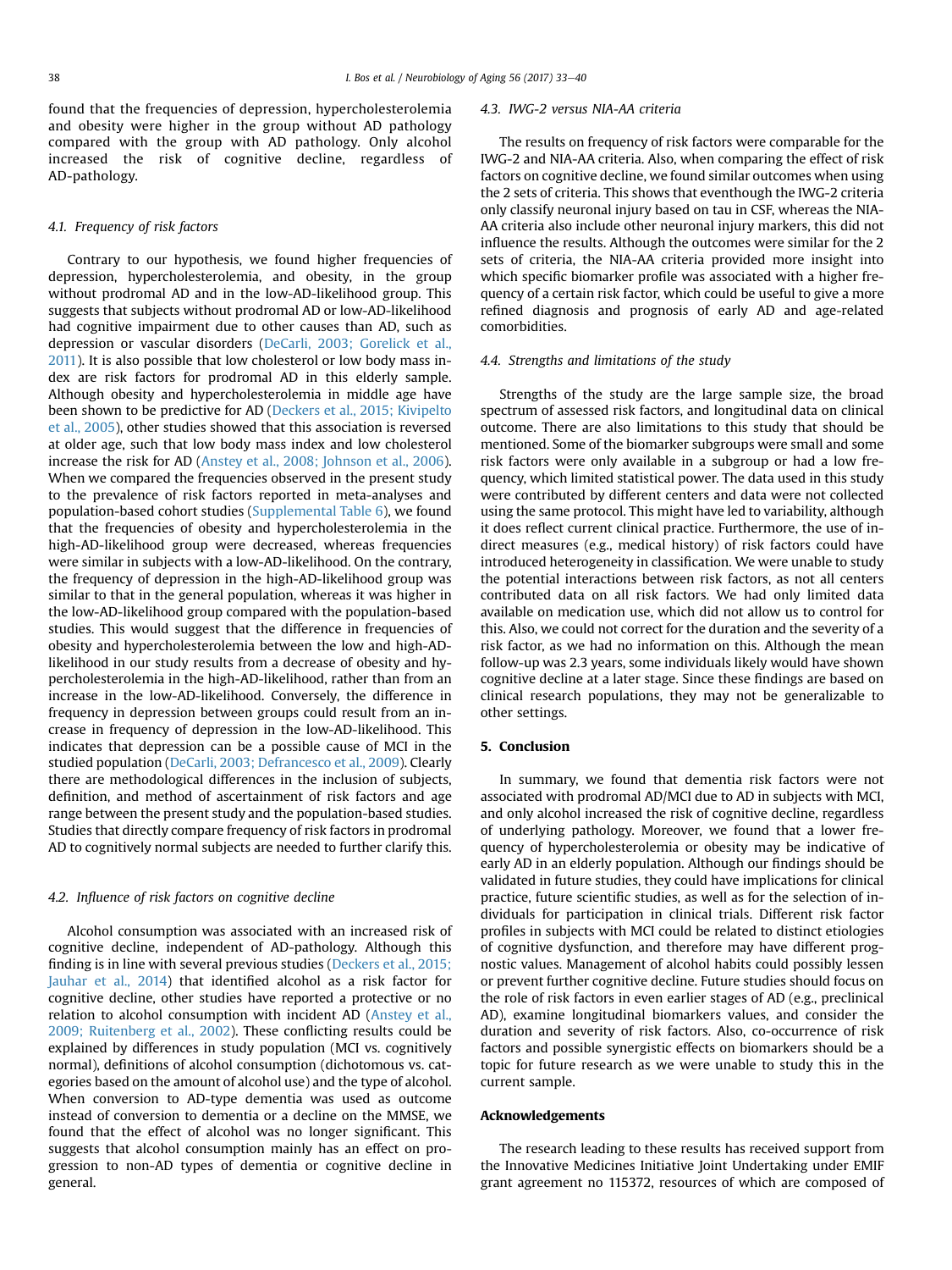<span id="page-6-0"></span>financial contribution from the European Union's Seventh Framework Programme (FP7/2007-2013) and EFPIA companies' in kind contribution. The present study was conducted as part of the Project VPH-DARE@IT funded by the European Union Seventh Framework Programme (FP7-ICT-2011-9-601055) under grant agreement no 601055. The Dementia Competence Network (DCN) has been supported by a grant from the German Federal Ministry of Education and Research (BMBF): Kompetenznetz Demenzen (01GI0420). Additional funding related to the randomized clinical trials came from Janssen-Cilag and Merz Pharmaceuticals. The latter funds were exclusively used for personnel, pharmaceuticals, blistering and shipment of medication, monitoring, and as capitation fees for recruiting centers. The DESCRIPA study was funded by the European Commission within the 5th framework program (QLRT-2001-2455).

The EDAR study was funded by the European Commission within the 5th framework program (contract # 37670). The Coimbra center was funded by Project PIC/IC/83206/2007 da Fundação para a Ciência e Tecnologia-Portugal. Research of the VUmc Alzheimer center is part of the neurodegeneration research program of the Neuroscience Campus Amsterdam. The VUmc Alzheimer Center is supported by Alzheimer Nederland and Stichting VUmc fonds. The clinical database structure was developed with funding from Stichting Dioraphte. The Alzheimer's Disease Neuroimaging Initiative (ADNI; National Institutes of Health grant U01 AG024904 and DOD ADNI Department of Defense award number W81XWH-12-2-0012) was funded by the National Institute on Aging, the National Institute of Biomedical Imaging and Bioengineering, and through generous contributions from the following: Alzheimer's Association; Alzheimer's Drug Discovery Foundation; BioClinica, Inc; Biogen Idec Inc; Bristol-Myers Squibb Company; Eisai Inc; Elan Pharmaceuticals, Inc; Eli Lilly and Company; F. Hoffmann-La Roche Ltd and its affiliated company Genentech, Inc; GE Healthcare; Innogenetics, N.V.; IXICO Ltd.; Janssen Alzheimer Immunotherapy Research & Development, LLC.; Johnson & Johnson Pharmaceutical Research & Development LLC.; Medpace, Inc; Merck & Co, Inc; Meso Scale Diagnostics, LLC.; NeuroRx Research; Novartis Pharmaceuticals Corporation; Pfizer Inc; Piramal Imaging; Servier; Synarc Inc; and Takeda Pharmaceutical Company. The Canadian Institutes of Health Research is providing funds to Rev December 5, 2013 support ADNI clinical sites in Canada. Private sector contributions are facilitated by the Foundation for the National Institutes of Health ([www.fnih.org\)](http://www.fnih.org). The grantee organization is the Northern California Institute for Research and Education, and the study is coordinated by the Alzheimer's Disease Cooperative Study at the University of California, San Diego. ADNI data are disseminated by the Laboratory for Neuro Imaging at the University of Southern California.

Statistical analysis and drafting the manuscript and study concept and design is done by Isabelle Bos, Stephanie J. Vos, and Pieter Jelle Visser. All authors contributed to acquisition and/or interpretation of data and critical revision of final draft of manuscript.

## Appendix A. Supplementary data

Supplementary data associated with this article can be found, in the online version, at [http://dx.doi.org/10.1016/j.neurobiolaging.](http://dx.doi.org/10.1016/j.neurobiolaging.2017.03.034) [2017.03.034](http://dx.doi.org/10.1016/j.neurobiolaging.2017.03.034).

#### Disclosure statement

The authors have no conflicts of interest to disclose.

#### References

- [Albert, M.S., DeKosky, S.T., Dickson, D., Dubois, B., Feldman, H.H., Fox, N.C., Gamst, A.,](http://refhub.elsevier.com/S0197-4580(17)30117-3/sref1) [Holtzman, D.M., Jagust, W.J., Petersen, R.C., Snyder, P.J., Carrillo, M.C., Thies, B.,](http://refhub.elsevier.com/S0197-4580(17)30117-3/sref1) [Phelps, C.H., 2011. The diagnosis of mild cognitive impairment due to Alz](http://refhub.elsevier.com/S0197-4580(17)30117-3/sref1)heimer'[s disease: recommendations from the National Institute on Aging-Alz](http://refhub.elsevier.com/S0197-4580(17)30117-3/sref1)heimer'[s Association workgroups on diagnostic guidelines for Alzheimer](http://refhub.elsevier.com/S0197-4580(17)30117-3/sref1)'s [disease. Alzheimer](http://refhub.elsevier.com/S0197-4580(17)30117-3/sref1)'s Dement. 7, 270-[279.](http://refhub.elsevier.com/S0197-4580(17)30117-3/sref1)
- [Alcolea, D., Carmona-Iragui, M., Suarez-Calvet, M., Sanchez-Saudinos, M.B., Sala, I.,](http://refhub.elsevier.com/S0197-4580(17)30117-3/sref2) [Anton-Aguirre, S., Blesa, R., Clarimon, J., Fortea, J., Lleo, A., 2014. Relationship](http://refhub.elsevier.com/S0197-4580(17)30117-3/sref2) between beta-Secretase, infl[ammation and core cerebrospinal](http://refhub.elsevier.com/S0197-4580(17)30117-3/sref2) fluid biomarkers for Alzheimer'[s disease. J. Alzheimer](http://refhub.elsevier.com/S0197-4580(17)30117-3/sref2)'s Dis. 42, 157-[167.](http://refhub.elsevier.com/S0197-4580(17)30117-3/sref2)
- [Anstey, K.J., Lipnicki, D.M., Low, L.F., 2008. Cholesterol as a risk factor for dementia](http://refhub.elsevier.com/S0197-4580(17)30117-3/sref3) [and cognitive decline: a systematic review of prospective studies with meta](http://refhub.elsevier.com/S0197-4580(17)30117-3/sref3)[analysis. Am. J. Geriatr. Psychiatry 16, 343](http://refhub.elsevier.com/S0197-4580(17)30117-3/sref3)-[354](http://refhub.elsevier.com/S0197-4580(17)30117-3/sref3).
- [Anstey, K.J., Mack, H.A., Cherbuin, N., 2009. Alcohol consumption as a risk factor for](http://refhub.elsevier.com/S0197-4580(17)30117-3/sref4) [dementia and cognitive decline: meta-analysis of prospective studies. Am. J.](http://refhub.elsevier.com/S0197-4580(17)30117-3/sref4) [Geriatr. Psychiatry 17, 542](http://refhub.elsevier.com/S0197-4580(17)30117-3/sref4)-[555.](http://refhub.elsevier.com/S0197-4580(17)30117-3/sref4)
- [APA, 1994. Diagnostic and Statistical Manual of Mental Disorders: DSM-iv. American](http://refhub.elsevier.com/S0197-4580(17)30117-3/sref5) [Psychiatric Association, Washington, DC.](http://refhub.elsevier.com/S0197-4580(17)30117-3/sref5)
- [Baldeiras, I., Santana, I., Proenca, M.T., Garrucho, M.H., Pascoal, R., Rodrigues, A.,](http://refhub.elsevier.com/S0197-4580(17)30117-3/sref6) [Duro, D., Oliveira, C.R., 2008. Peripheral oxidative damage in mild cognitive](http://refhub.elsevier.com/S0197-4580(17)30117-3/sref6) [impairment and mild Alzheimer](http://refhub.elsevier.com/S0197-4580(17)30117-3/sref6)'s disease. J. Alzheimer's Dis. 15, 117-[128.](http://refhub.elsevier.com/S0197-4580(17)30117-3/sref6)
- [Bastin, C., Kerrouche, N., Lekeu, F., Adam, S., Guillaume, B., Lemaire, C., Aerts, J.,](http://refhub.elsevier.com/S0197-4580(17)30117-3/sref7) d'[Ydewalle, G., Collette, F., Salmon, E., 2010. Controlled memory processes in](http://refhub.elsevier.com/S0197-4580(17)30117-3/sref7) questionable Alzheimer'[s disease: a view from neuroimaging research.](http://refhub.elsevier.com/S0197-4580(17)30117-3/sref7)<br>J. Alzheimer's Dis. 20, 547–[560.](http://refhub.elsevier.com/S0197-4580(17)30117-3/sref7)
- [Benjamini, Y., Hochberg, Y., 1995. Controlling the false discovery rate: a practical and](http://refhub.elsevier.com/S0197-4580(17)30117-3/sref8) [powerful approach to multiple testing. J. R. Stat. Soc. Ser. B \(Methodological\) 57,](http://refhub.elsevier.com/S0197-4580(17)30117-3/sref8) [289](http://refhub.elsevier.com/S0197-4580(17)30117-3/sref8)-[300](http://refhub.elsevier.com/S0197-4580(17)30117-3/sref8).
- [Breteler, M.M., 2000. Vascular risk factors for Alzheimer](http://refhub.elsevier.com/S0197-4580(17)30117-3/sref9)'s disease: an epidemiologic [perspective. Neurobiol. Aging 21, 153](http://refhub.elsevier.com/S0197-4580(17)30117-3/sref9)-[160.](http://refhub.elsevier.com/S0197-4580(17)30117-3/sref9)
- [de Bruijn, R.F., Ikram, M.A., 2014. Cardiovascular risk factors and future risk of](http://refhub.elsevier.com/S0197-4580(17)30117-3/sref10) Alzheimer'[s disease. BMC Med. 12, 130](http://refhub.elsevier.com/S0197-4580(17)30117-3/sref10).
- [DeCarli, C., 2003. Mild cognitive impairment: prevalence, prognosis, aetiology, and](http://refhub.elsevier.com/S0197-4580(17)30117-3/sref11) treatment. Lancet Neurol.  $2.15-21.$  $2.15-21.$
- [Deckers, K., van Boxtel, M.P., Schiepers, O.J., de Vugt, M., Munoz Sanchez, J.L.,](http://refhub.elsevier.com/S0197-4580(17)30117-3/sref12) [Anstey, K.J., Brayne, C., Dartigues, J.F., Engedal, K., Kivipelto, M., Ritchie, K.,](http://refhub.elsevier.com/S0197-4580(17)30117-3/sref12) [Starr, J.M., Yaffe, K., Irving, K., Verhey, F.R., Kohler, S., 2015. Target risk factors for](http://refhub.elsevier.com/S0197-4580(17)30117-3/sref12) [dementia prevention: a systematic review and Delphi consensus study on the](http://refhub.elsevier.com/S0197-4580(17)30117-3/sref12) evidence from observational studies. Int. I. Geriatr. Psychiatry 30, 234–[246](http://refhub.elsevier.com/S0197-4580(17)30117-3/sref12).
- [Defrancesco, M., Marksteiner, J., Deisenhammer, E.A., Hinterhuber, H., Weiss, E.M.,](http://refhub.elsevier.com/S0197-4580(17)30117-3/sref13) [2009. Association of mild cognitive impairment \(MCI\) and depression. Neuro](http://refhub.elsevier.com/S0197-4580(17)30117-3/sref13)[psychiatry 23, 144](http://refhub.elsevier.com/S0197-4580(17)30117-3/sref13)-[150](http://refhub.elsevier.com/S0197-4580(17)30117-3/sref13).
- [Dubois, B., Feldman, H.H., Jacova, C., Hampel, H., Molinuevo, J.L., Blennow, K.,](http://refhub.elsevier.com/S0197-4580(17)30117-3/sref14) [DeKosky, S.T., Gauthier, S., Selkoe, D., Bateman, R., Cappa, S., Crutch, S.,](http://refhub.elsevier.com/S0197-4580(17)30117-3/sref14) [Engelborghs, S., Frisoni, G.B., Fox, N.C., Galasko, D., Habert, M.O., Jicha, G.A.,](http://refhub.elsevier.com/S0197-4580(17)30117-3/sref14) [Nordberg, A., Pasquier, F., Rabinovici, G., Robert, P., Rowe, C., Salloway, S.,](http://refhub.elsevier.com/S0197-4580(17)30117-3/sref14) [Sarazin, M., Epelbaum, S., de Souza, L.C., Vellas, B., Visser, P.J., Schneider, L.,](http://refhub.elsevier.com/S0197-4580(17)30117-3/sref14) [Stern, Y., Scheltens, P., Cummings, J.L., 2014. Advancing research diagnostic](http://refhub.elsevier.com/S0197-4580(17)30117-3/sref14) criteria for Alzheimer'[s disease: the IWG-2 criteria. Lancet Neurol. 13, 614](http://refhub.elsevier.com/S0197-4580(17)30117-3/sref14)-[629](http://refhub.elsevier.com/S0197-4580(17)30117-3/sref14).
- [Frisoni, G.B., Prestia, A., Zanetti, O., Galluzzi, S., Romano, M., Cotelli, M.,](http://refhub.elsevier.com/S0197-4580(17)30117-3/sref15) [Gennarelli, M., Binetti, G., Bocchio, L., Paghera, B., Amicucci, G., Bonetti, M.,](http://refhub.elsevier.com/S0197-4580(17)30117-3/sref15) [Benussi, L., Ghidoni, R., Geroldi, C., 2009. Markers of Alzheimer](http://refhub.elsevier.com/S0197-4580(17)30117-3/sref15)'s disease in a [population attending a memory clinic. Alzheimer](http://refhub.elsevier.com/S0197-4580(17)30117-3/sref15)'s Dement. 5, 307-[317.](http://refhub.elsevier.com/S0197-4580(17)30117-3/sref15)
- [Gorelick, P.B., Scuteri, A., Black, S.E., Decarli, C., Greenberg, S.M., Iadecola, C.,](http://refhub.elsevier.com/S0197-4580(17)30117-3/sref16) [Launer, L.J., Laurent, S., Lopez, O.L., Nyenhuis, D., Petersen, R.C., Schneider, J.A.,](http://refhub.elsevier.com/S0197-4580(17)30117-3/sref16) [Tzourio, C., Arnett, D.K., Bennett, D.A., Chui, H.C., Higashida, R.T., Lindquist, R.,](http://refhub.elsevier.com/S0197-4580(17)30117-3/sref16) [Nilsson, P.M., Roman, G.C., Sellke, F.W., Seshadri, S. American Heart Association](http://refhub.elsevier.com/S0197-4580(17)30117-3/sref16) [Stroke Council, Council on Epidemiology and Prevention Council on Cardio](http://refhub.elsevier.com/S0197-4580(17)30117-3/sref16)[vascular Nursing, Council on Cardiovascular Radiology and Intervention and](http://refhub.elsevier.com/S0197-4580(17)30117-3/sref16) [Council on Cardiovascular Surgery and Anesthesia, 2011. Vascular contributions](http://refhub.elsevier.com/S0197-4580(17)30117-3/sref16) [to cognitive impairment and dementia: a statement for healthcare professionals](http://refhub.elsevier.com/S0197-4580(17)30117-3/sref16) [from the American Heart Association/American Stroke Association. Stroke 42,](http://refhub.elsevier.com/S0197-4580(17)30117-3/sref16)  $2672 - 2713.$  $2672 - 2713.$  $2672 - 2713.$  $2672 - 2713.$
- [Jauhar, S., Marshall, E.J., Smith, I.D., 2014. Alcohol and cognitive impairment. Adv.](http://refhub.elsevier.com/S0197-4580(17)30117-3/sref17) [Psychiatr. Treat. 20, 304](http://refhub.elsevier.com/S0197-4580(17)30117-3/sref17)-[313.](http://refhub.elsevier.com/S0197-4580(17)30117-3/sref17)
- [Jefferson, A.L., Hohman, T.J., Liu, D., Haj-Hassan, S., Gifford, K.A., Benson, E.M.,](http://refhub.elsevier.com/S0197-4580(17)30117-3/sref18) [Skinner, J.S., Lu, Z., Sparling, J., Sumner, E.C., Bell, S., Ruberg, F.L., 2015. Adverse](http://refhub.elsevier.com/S0197-4580(17)30117-3/sref18) [vascular risk is related to cognitive decline in older adults. J. Alzheimer](http://refhub.elsevier.com/S0197-4580(17)30117-3/sref18)'s Dis. 44, [1361](http://refhub.elsevier.com/S0197-4580(17)30117-3/sref18)-[1373](http://refhub.elsevier.com/S0197-4580(17)30117-3/sref18).
- [Johnson, D.K., Wilkins, C.H., Morris, J.C., 2006. Accelerated weight loss may precede](http://refhub.elsevier.com/S0197-4580(17)30117-3/sref19) [diagnosis in Alzheimer disease. Arch. Neurol. 63, 1312](http://refhub.elsevier.com/S0197-4580(17)30117-3/sref19)-[1317.](http://refhub.elsevier.com/S0197-4580(17)30117-3/sref19)
- [Kaffashian, S., Dugravot, A., Elbaz, A., Shipley, M.J., Sabia, S., Kivimaki, M., Singh-](http://refhub.elsevier.com/S0197-4580(17)30117-3/sref20)[Manoux, A., 2013. Predicting cognitive decline: a dementia risk score vs. the](http://refhub.elsevier.com/S0197-4580(17)30117-3/sref20) [Framingham vascular risk scores. Neurology 80, 1300](http://refhub.elsevier.com/S0197-4580(17)30117-3/sref20)-[1306](http://refhub.elsevier.com/S0197-4580(17)30117-3/sref20).
- [Kivipelto, M., Ngandu, T., Fratiglioni, L., Viitanen, M., Kareholt, I., Winblad, B.,](http://refhub.elsevier.com/S0197-4580(17)30117-3/sref21) [Helkala, E.L., Tuomilehto, J., Soininen, H., Nissinen, A., 2005. Obesity and](http://refhub.elsevier.com/S0197-4580(17)30117-3/sref21) [vascular risk factors at midlife and the risk of dementia and Alzheimer disease.](http://refhub.elsevier.com/S0197-4580(17)30117-3/sref21) [Arch. Neurol. 62, 1556](http://refhub.elsevier.com/S0197-4580(17)30117-3/sref21)-[1560](http://refhub.elsevier.com/S0197-4580(17)30117-3/sref21).
- [Kornhuber, J., Schmidtke, K., Frolich, L., Perneczky, R., Wolf, S., Hampel, H., Jessen, F.,](http://refhub.elsevier.com/S0197-4580(17)30117-3/sref22) [Heuser, I., Peters, O., Weih, M., Jahn, H., Luckhaus, C., Hull, M., Gertz, H.J.,](http://refhub.elsevier.com/S0197-4580(17)30117-3/sref22) [Schroder, J., Pantel, J., Rienhoff, O., Seuchter, S.A., Ruther, E., Henn, F., Maier, W.,](http://refhub.elsevier.com/S0197-4580(17)30117-3/sref22) [Wiltfang, J., 2009. Early and differential diagnosis of dementia and mild](http://refhub.elsevier.com/S0197-4580(17)30117-3/sref22)